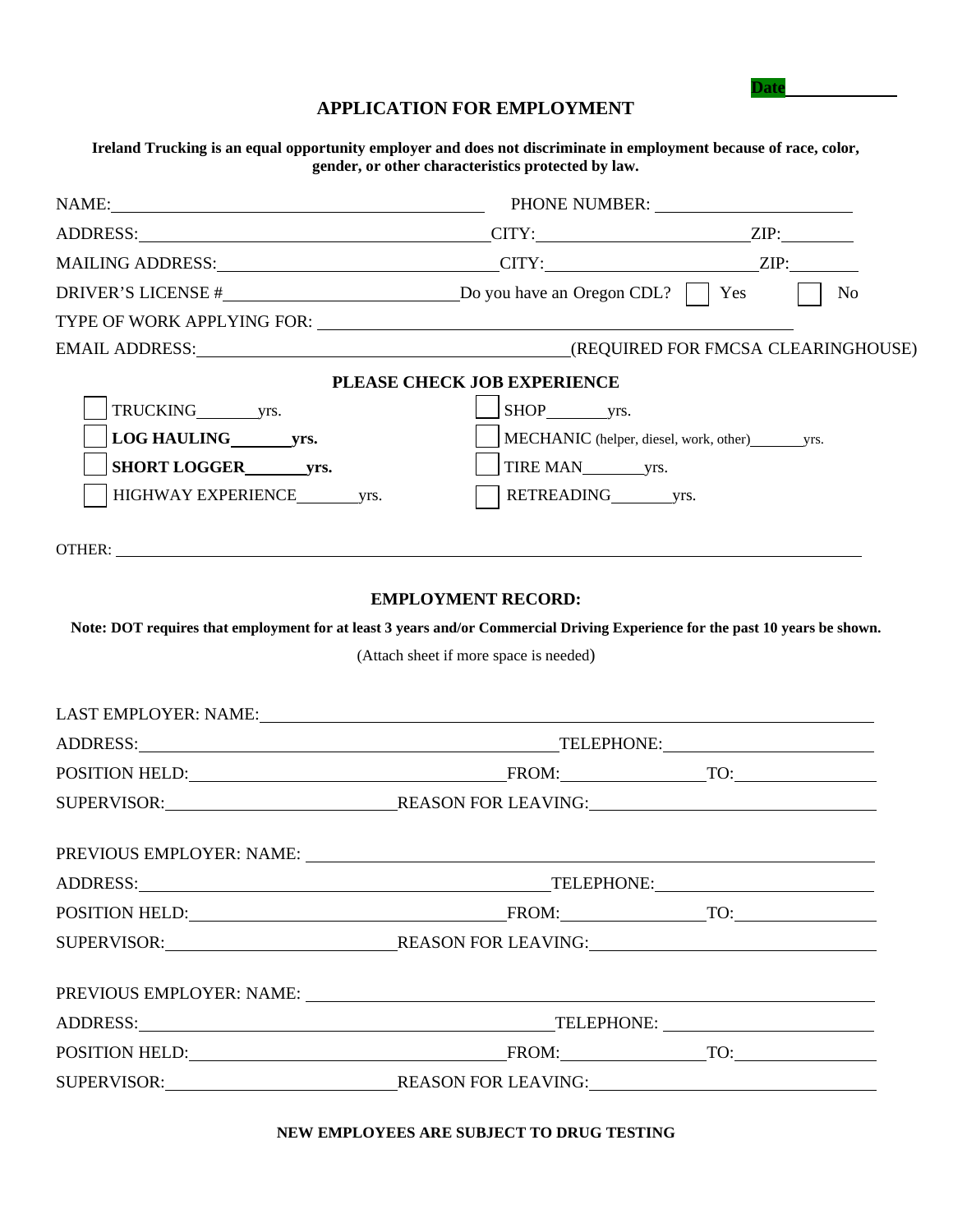|  |  | PREVIOUS EMPLOYER: NAME:<br>POSITION HELD: FROM: TO: TO:<br>SUPERVISOR: REASON FOR LEAVING:<br>PREVIOUS EMPLOYER: NAME: VALUE AND A CONSERVANT AND A CONSERVANT OF THE CONSERVANT OF THE CONSERVANT OF THE CONSERVANT OF THE CONSERVANT OF THE CONSERVANT OF THE CONSERVANT OF THE CONSERVANT OF THE CONSERVANT OF THE CONSER<br>POSITION HELD: FROM: TO: TO: |
|--|--|---------------------------------------------------------------------------------------------------------------------------------------------------------------------------------------------------------------------------------------------------------------------------------------------------------------------------------------------------------------|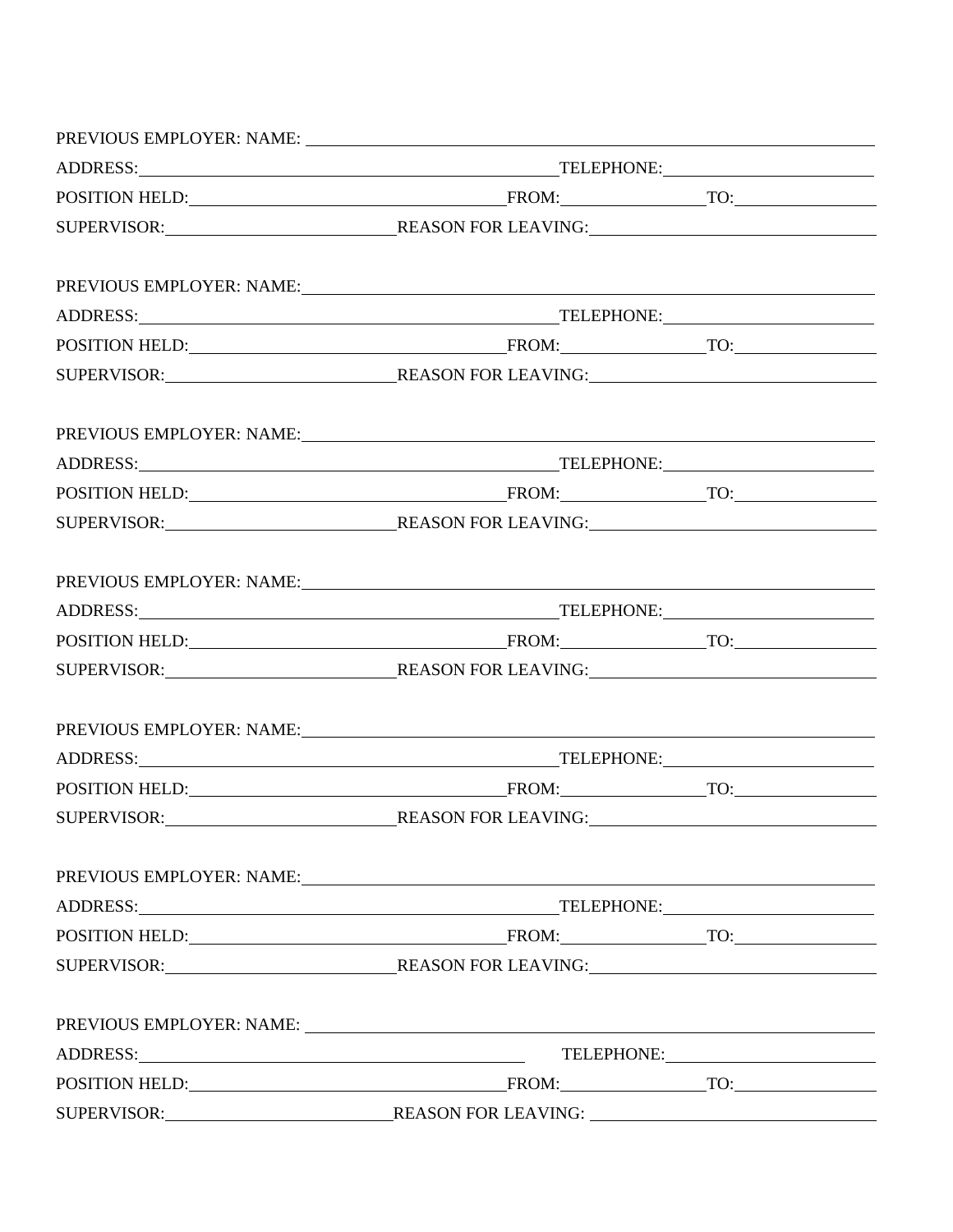### **EXPERIENCE AND QUALIFICATIONS - DRIVER**

|                 | <b>STATE</b> | LICENSE NO. | <b>TYPE</b> | <b>EXPIRATION DATE</b> |
|-----------------|--------------|-------------|-------------|------------------------|
| <b>DRIVER</b>   |              |             |             |                        |
| <b>LICENSES</b> |              |             |             |                        |
|                 |              |             |             |                        |

### **DRIVING EXPERIENCE**

| <b>CLASS OF</b><br><b>EQUIPMENT</b> | TYPE OF EQUIPMENT (Van,<br>Tank, Flat, Etc.) | <b>DATES</b><br><b>FROM</b><br>TO. | <b>APPROX. # OF MILES</b><br>(TOTAL) |
|-------------------------------------|----------------------------------------------|------------------------------------|--------------------------------------|
| Log Truck                           |                                              |                                    |                                      |
| <b>Tractor and Semi-</b><br>Trailer |                                              |                                    |                                      |
| Tractor-Two Trailer                 |                                              |                                    |                                      |
| Rock/Bottom Dump                    |                                              |                                    |                                      |
| Other                               |                                              |                                    |                                      |

### **INCIDENT & ACCIDENT RECORD FOR PAST 10 YEARS OR MORE**

(Attach sheet if more space is needed)

| <b>DATES</b> | <b>NATURE OF</b><br><b>INCIDENT/ACCIDENT</b> | <b>FATALITIES</b> | <b>INJURIES</b> |
|--------------|----------------------------------------------|-------------------|-----------------|
|              |                                              |                   |                 |
|              |                                              |                   |                 |
|              |                                              |                   |                 |

### **TRAFFIC CONVICTIONS AND FORFEITURES FOR PAST 6 YEARS** (OTHER THAN PARKING VIOLATIONS)

| <b>LOCATION</b> | <b>DATE</b> | <b>CHARGE</b> | <b>PENALTY</b> |
|-----------------|-------------|---------------|----------------|
|                 |             |               |                |
|                 |             |               |                |
|                 |             |               |                |
|                 |             |               |                |

#### (ATTACH SHEET IF MORE SPACE IS NEEDED)

A. Have you ever been denied a license, permit, or privilege to operate a motor vehicle?

| B. Has any license, permit or privilege ever been apprehended or revoked? | $YES$ NO |  |
|---------------------------------------------------------------------------|----------|--|
|---------------------------------------------------------------------------|----------|--|

| YEN | NO. |  |
|-----|-----|--|
| HN. | NΩ  |  |

# **IF THE ANSWER TO EITHER A OR B IS YES, ATTACH STATEMENT GIVING DETAILS**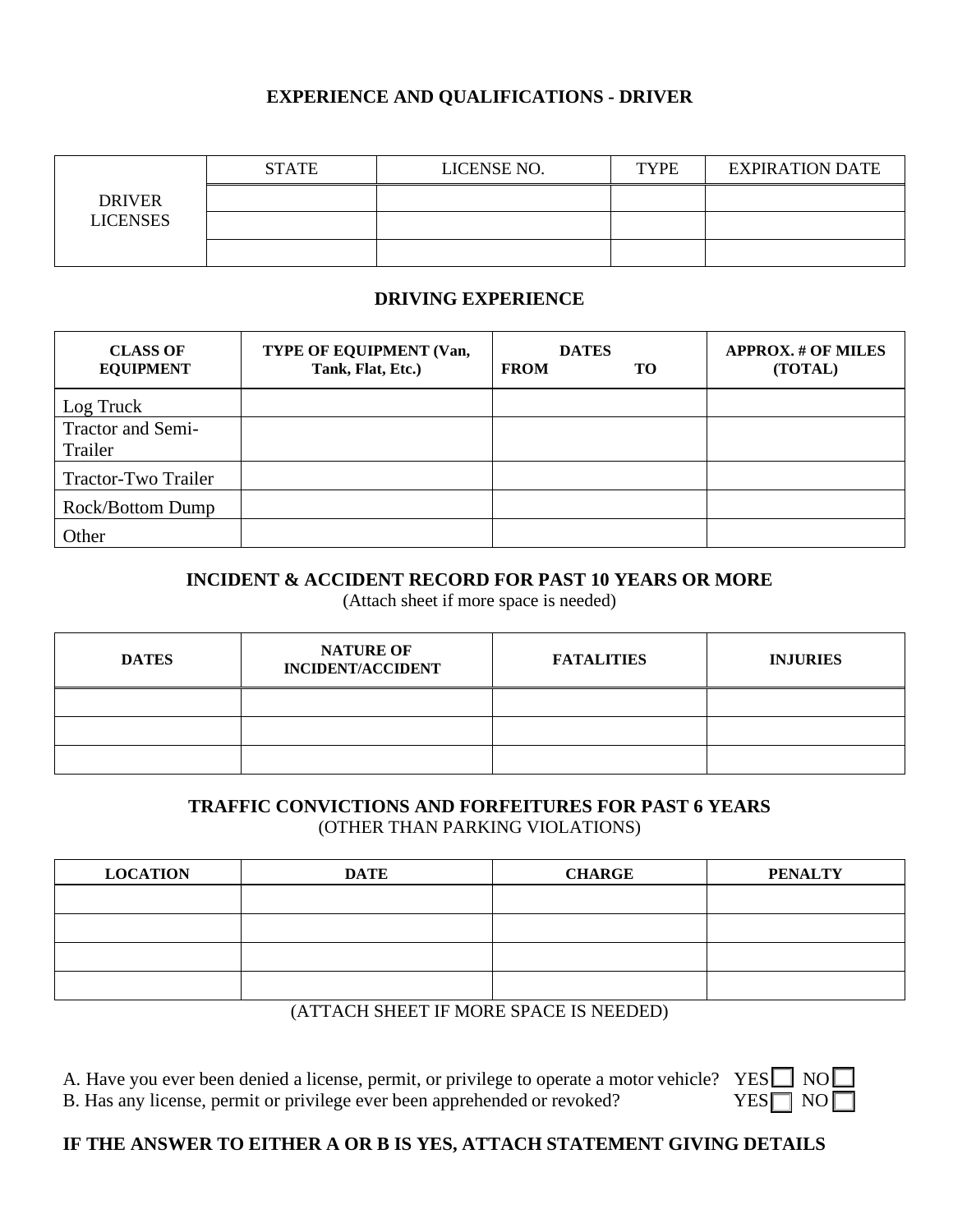|                    | <b>REQUEST FOR MOTOR CARRIER</b><br><b>REQUIRED DRIVING RECORDS</b>                                                                                                                                                                                                                                                                                    |
|--------------------|--------------------------------------------------------------------------------------------------------------------------------------------------------------------------------------------------------------------------------------------------------------------------------------------------------------------------------------------------------|
|                    | You must have a DMV Record Inquiry Account to use this form. Your D.O.T. number is not a valid account<br>number for ordering DMV records.* If you do not have a DMV Record Inquiry Account please see the note below.<br><b>Ireland Trucking</b><br>Company Name: Manne Manne Manne PRINT NAME<br>27227<br>DMV Account #: ___________________________ |
|                    | <b>AUTHORIZATION TO RELEASE EMPLOYMENT DRIVING RECORD</b><br><b>WITH DRUG TEST RESULT INFORMATION</b>                                                                                                                                                                                                                                                  |
|                    | Oregon Driver License Number:<br><u> Communication</u>                                                                                                                                                                                                                                                                                                 |
| Driver Name:       | Date of Birth: North State of Birth:<br><b>Example 2004</b><br>PLEASE PRINT                                                                                                                                                                                                                                                                            |
| ORS 825.410.       | I authorize the release of my employment driving record including drug test results reported under                                                                                                                                                                                                                                                     |
| Please<br>mail to: | <b>Ireland Trucking</b><br>COMPANY NAME                                                                                                                                                                                                                                                                                                                |
|                    | accounting@irelandtrucking.com                                                                                                                                                                                                                                                                                                                         |
| or:<br>FAX to:     | <b>COMPANY ADDRESS</b><br>$(541)$ 863-4198<br>COMPANY FAX NUMBER                                                                                                                                                                                                                                                                                       |
|                    | Signature of Driver: X Date: Date:                                                                                                                                                                                                                                                                                                                     |
|                    | A complete driving history with CDL medical information and a three year employment driving<br>record with positive drug test result information will be provided by submitting this form. Your<br>account will be charged \$5.00.                                                                                                                     |
|                    | * If you do not have a DMV Record Inquiry Account, you must use Form 735-7195 Affidavit to Authorize the Release of<br>Employment Driving Record With Drug Test Result Information and Form 735-7122 Request for Information, to order<br>the Certified Court Print with CDL Medical Certification driving record.                                     |
|                    | MAIL OR FAX REQUEST TO: DMV RECORD SERVICES<br>1905 LANA AVE NE<br>SALEM OR 97314                                                                                                                                                                                                                                                                      |
|                    | FAX NUMBER: 503-588-0155                                                                                                                                                                                                                                                                                                                               |
|                    | Please call Record Services at 503-945-5475 with questions regarding this form.                                                                                                                                                                                                                                                                        |
| (503) 945-7950.    | If you want information on obtaining a DMV Record Inquiry Account, please call DMV Records Policy Unit at                                                                                                                                                                                                                                              |
| 735-7291 (4-15)    |                                                                                                                                                                                                                                                                                                                                                        |